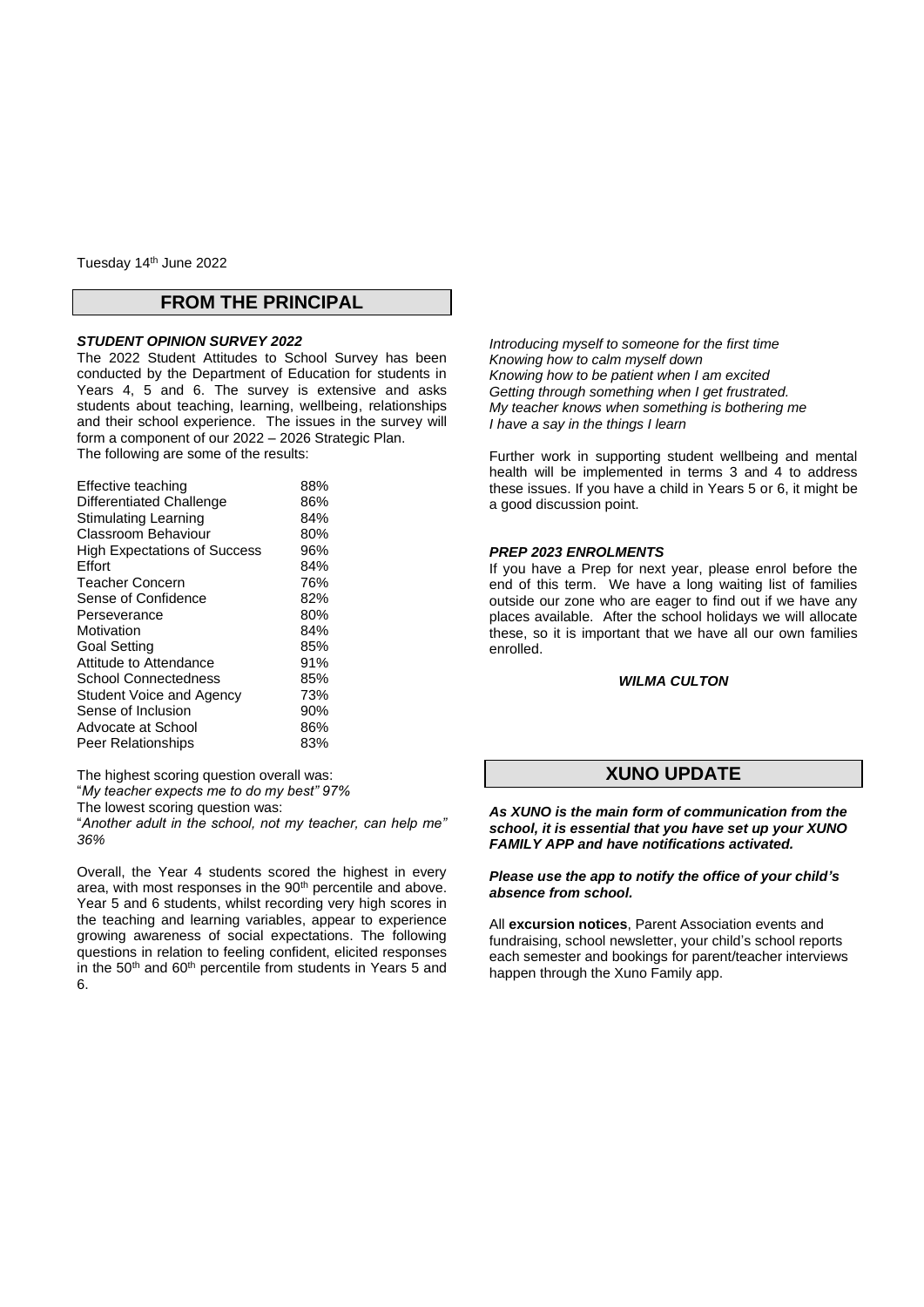## **AUSTRALIAN MATHS COMPETITION**

#### *ENTRIES AND PAYMENT CLOSES ON MONDAY 20th JUNE – NO LATE ENTRIES WILL BE ACCEPTED AND UNFORTUNATELY, NO REFUNDS CAN BE GIVEN IF STUDENTS DO NOT TAKE THE TEST*

Information regarding the Australian Maths Competition (AMC) has been published on your XUNO family app.

#### **Please note that this competition is only available to students in Years 3 to 6.**

All students in Year 3 to 6 will receive an invoice on their XUNO app in the Payments section for \$7.50 -**ONLY** pay this amount if you wish for your child to participate.

# **ICAS**

#### **YEARS 2 to 6 ONLY**

The University of NSW ICAS Assessment information will be published today on XUNO.

This competition is only payable through the ICAS online parent payment system.

## *Parent Payment System*

The web link is: https://shop.icasassessments.com/pages/pps

Our school's unique access code is: **QTL251**

**Online parent payment closes Monday, 20 th June 2022.**

## **PARENT CLASSROOM HELPER**

#### **CLASSROOM HELPER TRAINING Morning Sessions Term 3** Parent training sessions for the



Classroom Helpers Program will be offered on a **Friday morning** in Term 3. These sessions are designed around the areas of Reading, Writing, Speaking and Listening. If you are interested in assisting in the Prep, Year One or Year Two classrooms, attendance at the four training sessions is essential. If you would like to learn more about the way your child learns literacy skills, you are most welcome to attend. **There are four sessions, each of approximately 90 minutes duration. You must commit to the whole four sessions.** The following sessions will be held in Term 3: *Friday 15th July Friday 22nd July*

*Friday 29th July Friday 5th August Time: 9.15pm-11am*

*Location: Staff Centre Administration building \* Please be aware that you must be triple vaccinated in order to attend this course and to work in classrooms. Before starting the training course, and if you have not already provided your vaccination details, please email a PDF copy of your vaccination certificate to [mia.reid@education.vic.gov.au](mailto:mia.reid@education.vic.gov.au) AND [kristele.kluke@education.vic.gov.au](mailto:kristele.kluke@education.vic.gov.au)*

#### **No pre-school children please.**

Please fill out the return slip below if you are interested in attending this program and return it to the school office no later than **Wednesday 13th July**. We will be in contact with you before the workshops begin to confirm that we have sufficient numbers to run these classes.

#### *Mia Reid - Literacy Learning Specialist*

### **Parent Classroom Helper Program Sessions**

 **I would like to attend the Parent Classroom Helper Program sessions in Term 3. or**

 **I have attended Session 1/2/3/4 in 2020/2021/2022 but did not graduate.** 

**Please print clearly-Name: \_\_\_\_\_\_\_\_\_\_\_\_\_\_\_\_\_\_\_\_\_\_\_\_\_\_\_\_\_\_\_\_\_\_\_\_\_\_\_\_**

**Child's name: \_\_\_\_\_\_\_\_\_\_\_\_\_\_\_\_\_\_\_\_\_\_\_\_\_\_\_\_\_\_\_\_\_\_**

**Child's teacher:\_\_\_\_\_\_\_\_\_\_\_\_\_\_\_\_\_\_\_\_\_\_\_\_\_\_\_\_\_\_\_\_\_**

**email address: \_\_\_\_\_\_\_\_\_\_\_\_\_\_\_\_\_\_\_\_\_\_\_\_\_\_\_\_\_\_\_\_\_**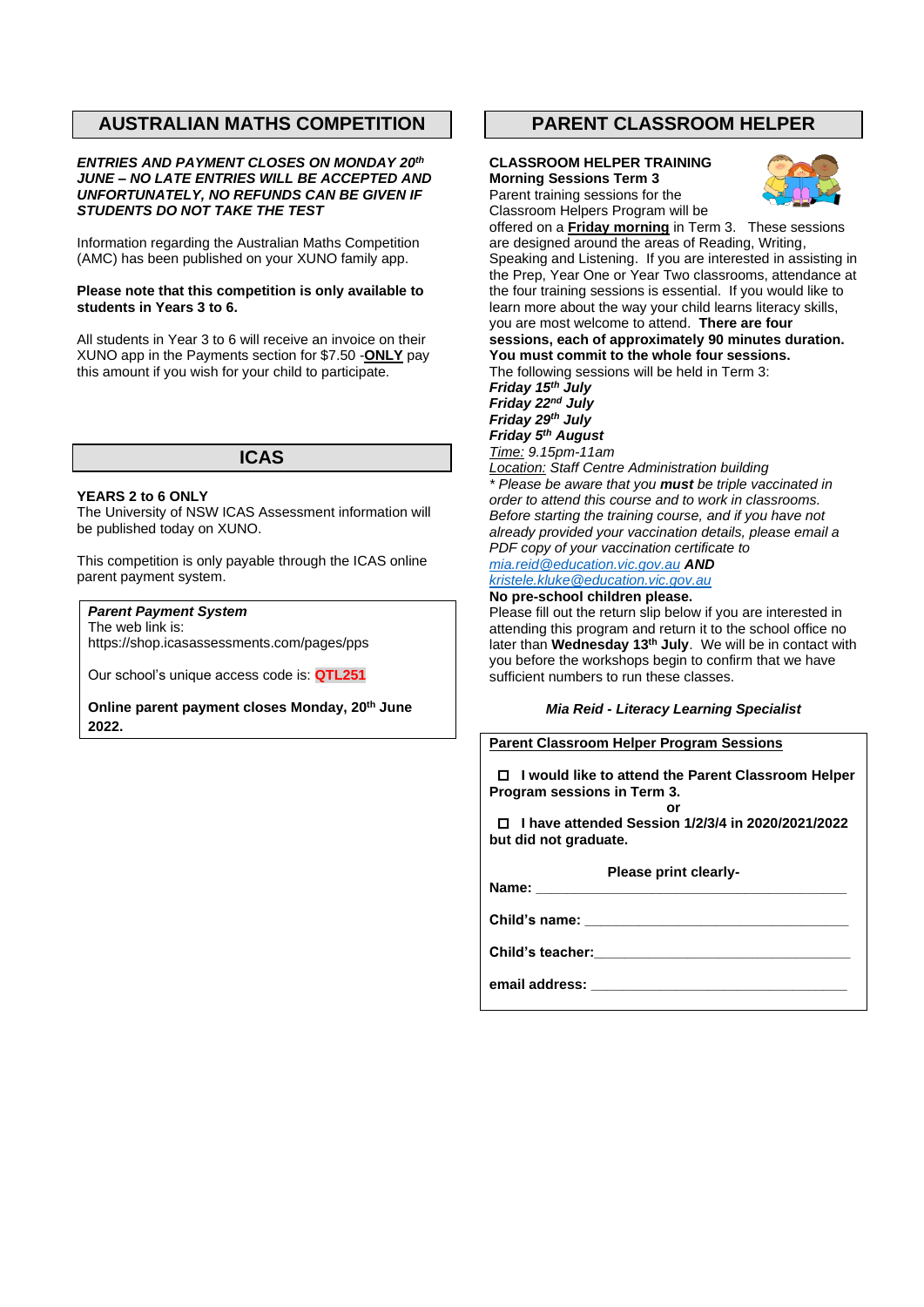# **SOCIAL ACTION**

#### **Social Action Event: 'The Food Pantry- Living and Learning Centre' and 'The Smith Family'**

A reminder to all that next **Monday the 20th of June** the Social Action Committee is holding two events!

- 1. **'Wear Red Day'.** Also, please bring a **\$2.00 coin** donation on this day to continue our mission to sponsor our two children who continue to require our funds to assist in their daily life.
- 2. In addition, we are supporting **The Food Pantry at Living and Learning @ Ajani** in Templestowe Lower. This organisation assists families locally and desperately require their pantry to be stocked for the cold wintery days ahead.

All students from **Prep to Year 6** arrive at school with their item of food on this day. Please bring the following items as your donation:

Prep: instant noodles in a cup or chunky meals in a tin Grade 1: bag of rice or pasta

Grade 2: carton of UHT milk, box of cereal

Grade 3: packet of tea bags or jar/tin of coffee or jar of spread (i.e. jam)

Grade 4: packet of dry or sweet biscuits

Grade 5: bag of flour, sugar or pack of toilet paper/paper towel

Grade 6: tin of tuna/soup/vegetables

Thank you and remember to search your pantries for these items or add them to your shopping list. Please remember to check the 'use by date' or 'best before date' for health reasons. These items will be collected by The Food Pantry on the day.



*Thank you, The Social Action Committee.*



### **DIARY**

| Mon 20 <sup>th</sup> | June | Wear Red Day - \$2 gold coin<br>donation<br>Food Pantry Day |
|----------------------|------|-------------------------------------------------------------|
| Mon 20 <sup>th</sup> | June | ICAS Entry Closes today - pay<br>online                     |
| Mon 20 <sup>th</sup> | June | AMC Entry Closes today - pay<br>via Xuno (payments)         |
| Fri $24th$           | June | <b>Last Day of Term 2</b><br>2:30pm Finish                  |
| Wed 20 <sup>th</sup> | July | Notification of 2023 Year 7<br>Placement sent home          |

## **MANNINGHAM / MAROONDAH DIVISION CROSS COUNTRY**

Last Tuesday 25 students participated in the<br>Manningham/Maroondah Division cross country Manningham/Maroondah championships held at Yarra Glen Racecourse.

Luckily there was only one light shower for the first race, with the rest of the afternoon bathed in sunshine. The grounds were wet, muddy and quite slippery after the rainy start to the day. However, all our students performed extremely well. The top 12 from each race will now go through to the Eastern Region Championships today (14th June). Well done everyone! I was very proud of you all! Many thanks to all the emergencies who kept training, and although most were not called up, still made themselves ready and available for the day.

### *Lola Hughes - Coach*

| <b>U12</b>           |    | <b>U11</b>            |                | U <sub>10</sub> |    |
|----------------------|----|-----------------------|----------------|-----------------|----|
| Shih-Yuan<br>Lim     | 10 | <b>Trevor Noseda</b>  | 4              | Eason He        | 14 |
| Kody Sapolu          | 12 | Minjun Shin           | 10             | Austin Zhou     | 19 |
| Zackery Tung         | 31 | Tashi Chng            | 27             | Hadi Osman      | 17 |
| Bardia<br>Shahriyari | 27 | Jackson Neal          | 29             | Alexa Toh       | 17 |
| Mikayla<br>Pagliaro  | 7  | Levi Natsis           | 26             | Kerrie Wang     | 28 |
| Claire Wang          | 18 | Olivia Barlow         | $\overline{7}$ |                 |    |
| Caitland<br>Caspersz | 27 | Caitlyn Chan          | 8              |                 |    |
| Anni Zhang           | 19 | Tanya Kung            | 20             |                 |    |
|                      |    | Charmayne<br>Lee      | 19             |                 |    |
|                      |    | Sara Ahmed            | 13             |                 |    |
|                      |    | <b>Hailey Cropley</b> | 16             |                 |    |
|                      |    | Shiloh Saburi         | 17             |                 |    |